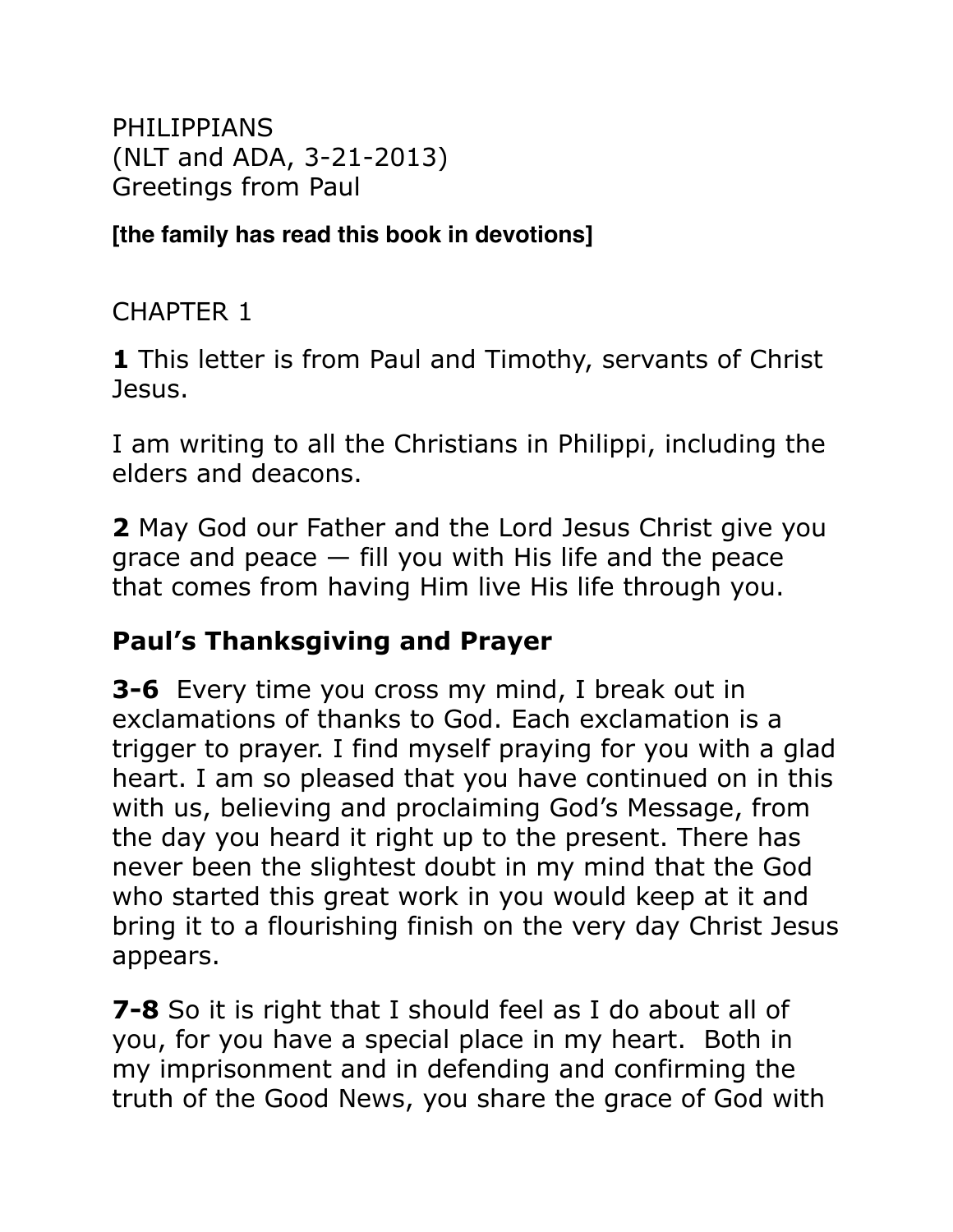me.God knows how much I love you and long for you with the tender compassion of Christ Jesus.

**9** I pray that your love will overflow more and more as you grow in knowledge and understanding. **10** For I want you to understand what really matters, so that you may live pure and blameless lives until the day of Christ's return. **11** May you always be filled with the fruit of your salvation—the righteous character produced in your life by Jesus Christ — so that God will receive much glory and praise.

## **Paul's Joy That Christ Is Preached**

**12** And I want you to know, my dear brothers and sisters, that everything that has happened to me here has helped to spread the Good News. **13** For everyone here, including the whole palace guard, knows that I am in chains because of Christ. **14** And because of my imprisonment, many of the believers here have gained confidence and now boldly proclaim God's message without fear.

**15** It's true that some are preaching out of jealousy and rivalry. But others proclaim Christ with pure motives. **16** The one group preach with selfish ambition, not sincerely, intending to make my chains more painful to me. **17** The others preach because they love me, for they know I have been appointed to defend the Good News. **18** But it doesn't matter. Whether their motives are false or genuine, Christ and his grace is being preached either way, so I rejoice. And I will continue to rejoice. **19** For I know that as you pray for me and the Spirit of Jesus Christ helps me, this will lead to my deliverance.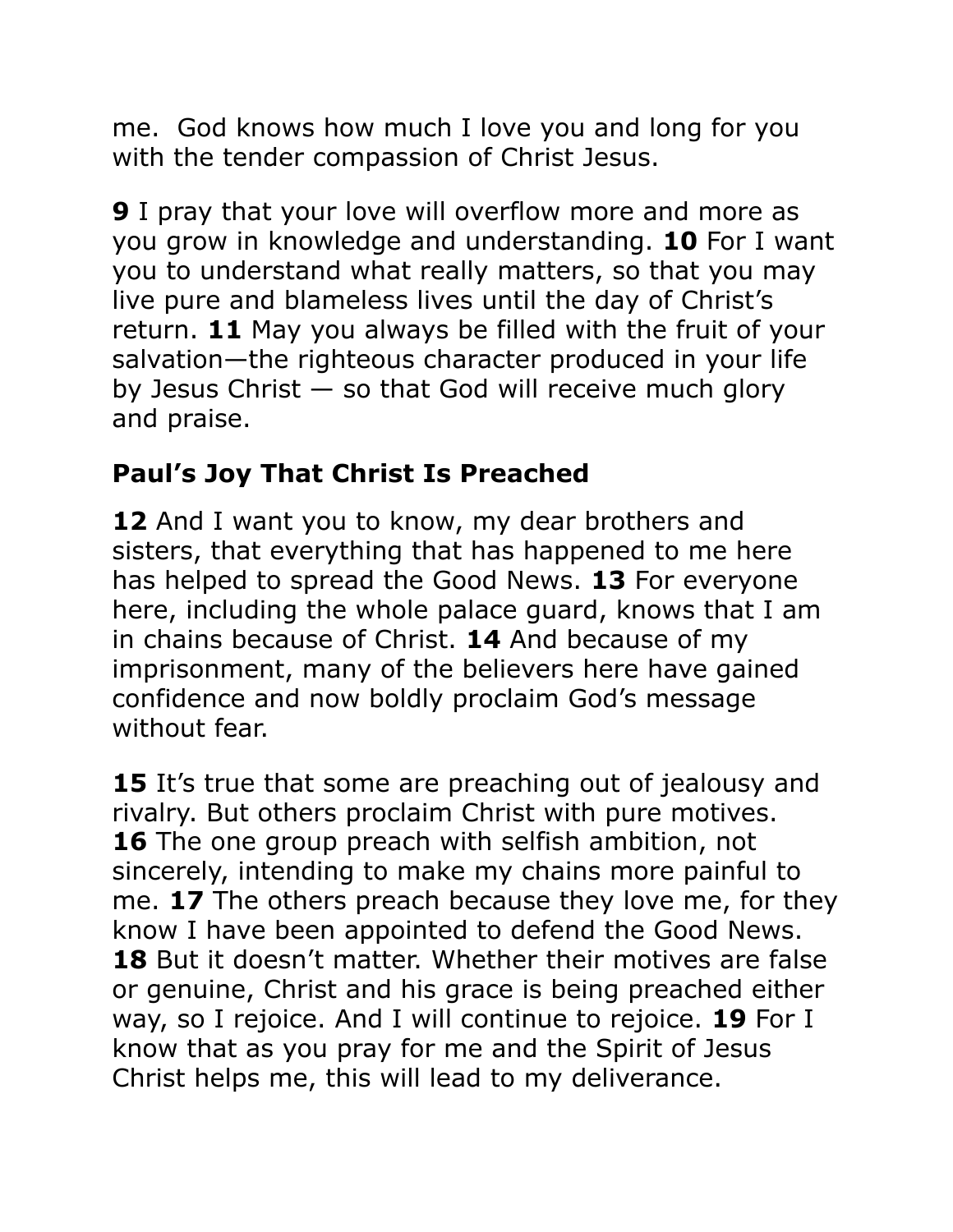## **Paul's Life for Christ**

**20** For I fully expect and hope that I will never be ashamed, but that I will continue to be bold for Christ, as I have been in the past. And I trust that my life will bring honor to Christ, whether I live or die. **21** For to me, living means having Christ's life, and dying is even better. **22** But if I live, I can do more fruitful work for Christ. So I really don't know which is better. **23** I'm torn between two desires: I long to go and be with Christ, which would be far better for me. **24** But for your sakes, it is better that I continue to live.

**25** Knowing this, I am convinced that I will remain alive so I can continue to help all of you grow and experience the joy of your faith. **26** And when I come to you again, you will have even more reason to take pride in Christ Jesus because of what he is doing through me.

## **Live as Citizens of Heaven**

**27** But be sure to live as citizens of heaven, conducting yourselves in a manner worthy of the Good News about Christ. Then, whether I come and see you again or only hear about you, I will know that you are standing together with one spirit and one purpose, working together for the truth of the grace of God. **28** Don't be intimidated in any way by your enemies. This will be a sign to them that they are going to be destroyed, but that you are going to be saved, even by God himself. **29** For you have been given not only the privilege of trusting in Christ but also the privilege of suffering for him. **30** We are in this struggle together. You have seen my struggle in the past, and you know that I am still in the midst of it.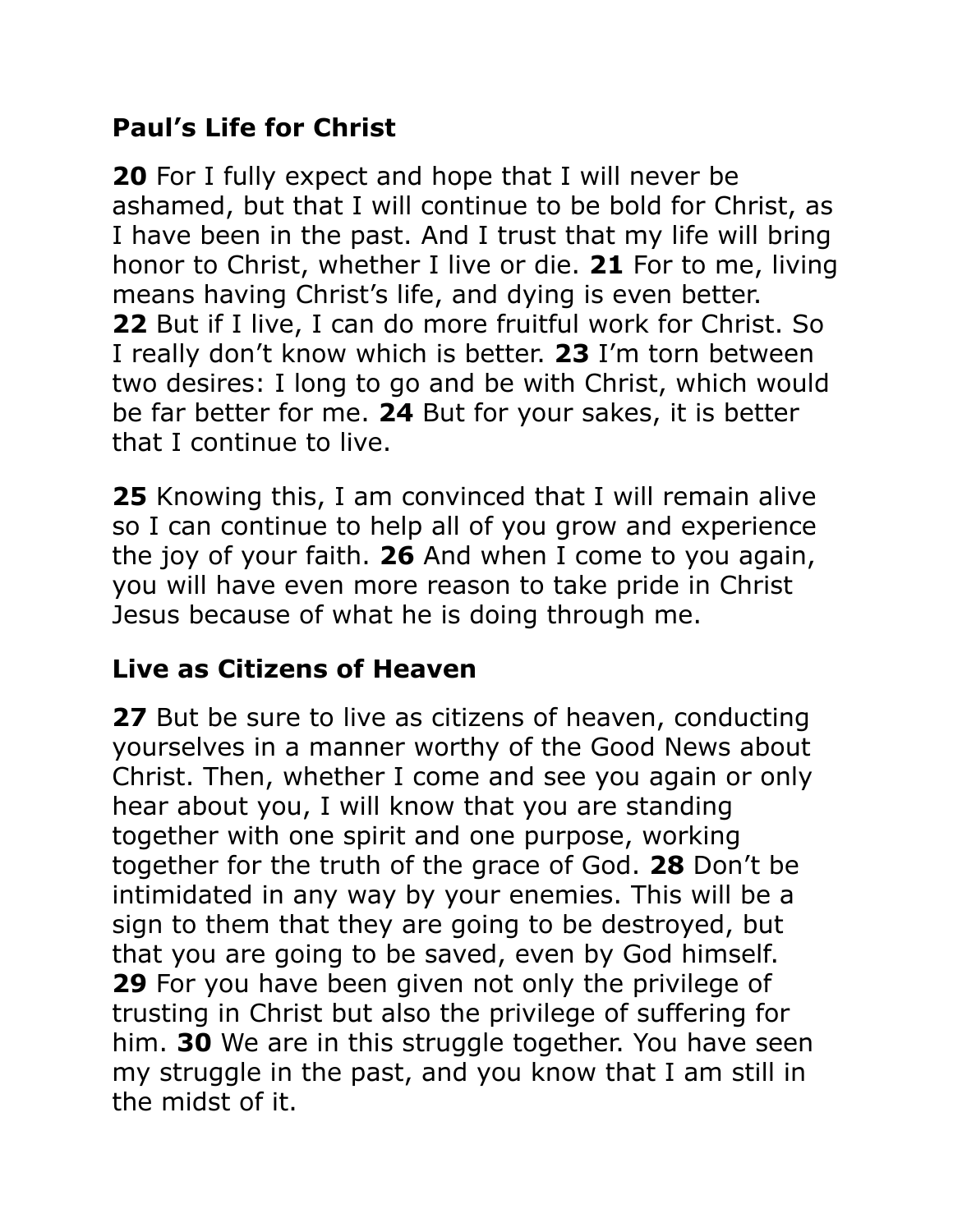PHILIPPIANS 2

Is there any encouragement from belonging to Christ? Any comfort from his love? Any fellowship together in the Spirit? Are your hearts tender and compassionate? **2** Then make me truly happy by agreeing wholeheartedly with each other, loving one another, and working together with one mind and purpose.

**3** Don't be selfish.

Don't try to impress others.

Be humble - treating others as better than yourselves.

**4** Don't look out only for your own interests, but take an interest in others, too.

**5** Have the same attitude that Christ Jesus had:

- **6** Even though he was God, he did not cling to his equality with God.
- **7** Instead, he gave up his divine prerogative, took the position of a servant, and was born as a human being.

And as a man,

**8** he humbled himself in obedience to God and died a criminal's death on a cross.

**9** Therefore, God elevated him to the place of highest honor and gave him the name above all other names,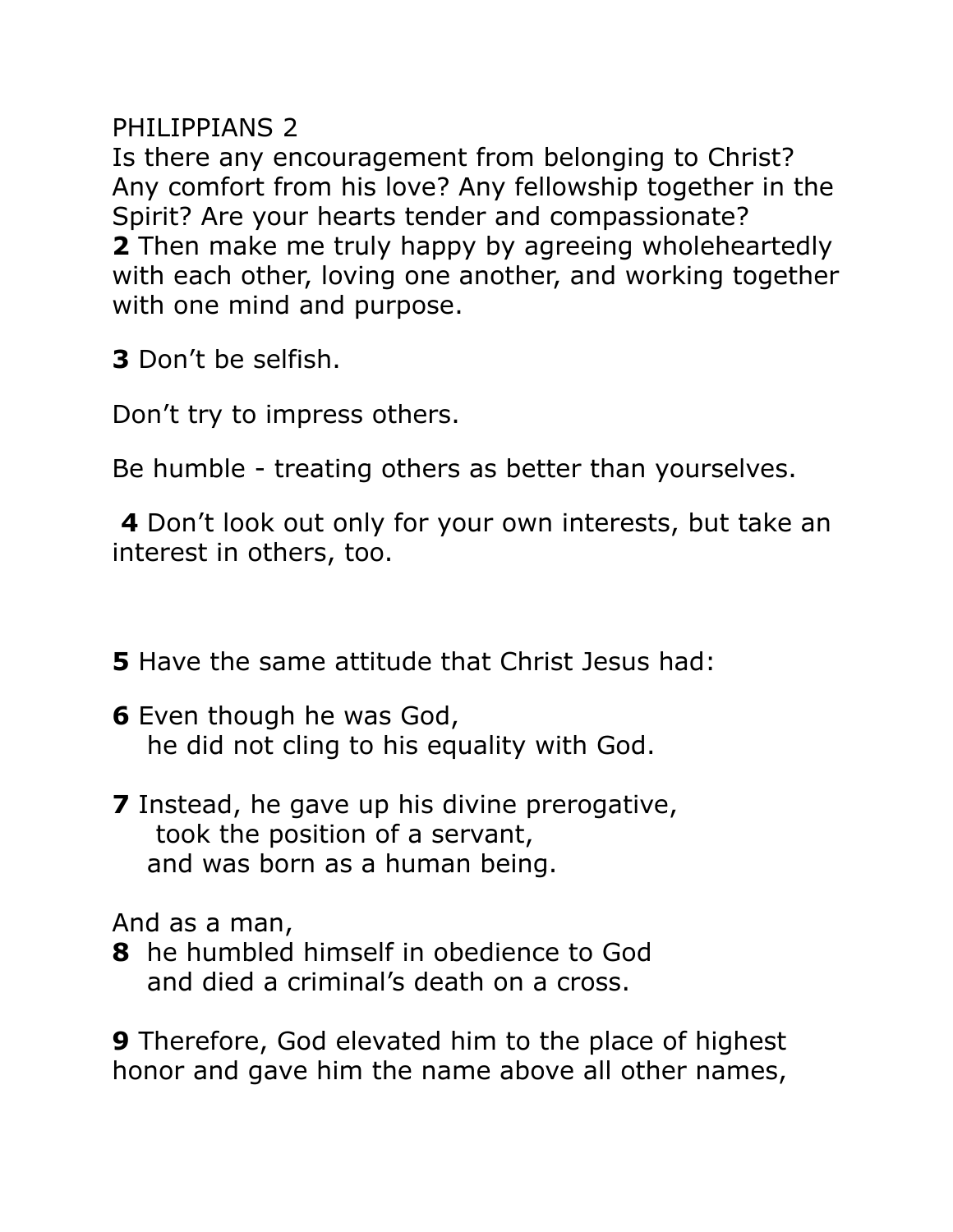**10** that at the name of Jesus every knee should bow, in heaven and on earth and under the earth,

**11** and every tongue confess that Jesus Christ is Lord, to the glory of God the Father.

# **Shine Brightly for Christ**

**12** Dear friends, you always followed my instructions when I was with you. And now that I am away, it is even more important. Work hard to let the results of salvation show forth in your personal life - [the image of Christ in you, the life of Christ through you, obedience to God, alignment with God] - with deep reverence and respect toward God. **13** For God is working in you, giving you the desire and the power to do what pleases him.

**14** Do everything without complaining and arguing, **15** so that no one can criticize you for your attitude or treatment of others. Live clean, innocent lives as children of God, shining like bright lights in a world full of perverted and perverse people. **16** Hold firmly to the word of Life; then, on the day of Christ's return, I will be proud that I did not run the race in vain and that my work on your behalf was not wasted. **17** But we will rejoice even if I lose my life - pouring it out like an offering to God - to serve you in your newfound faith. 18 Truly, this is something we can both rejoice about.

### **Paul Commends Timothy**

**19** If the Lord Jesus is willing, I hope to send Timothy to you soon for a visit. Then he can cheer me up by telling me how you are getting along. **20** I have no one else like Timothy, who genuinely cares about your welfare. **21** All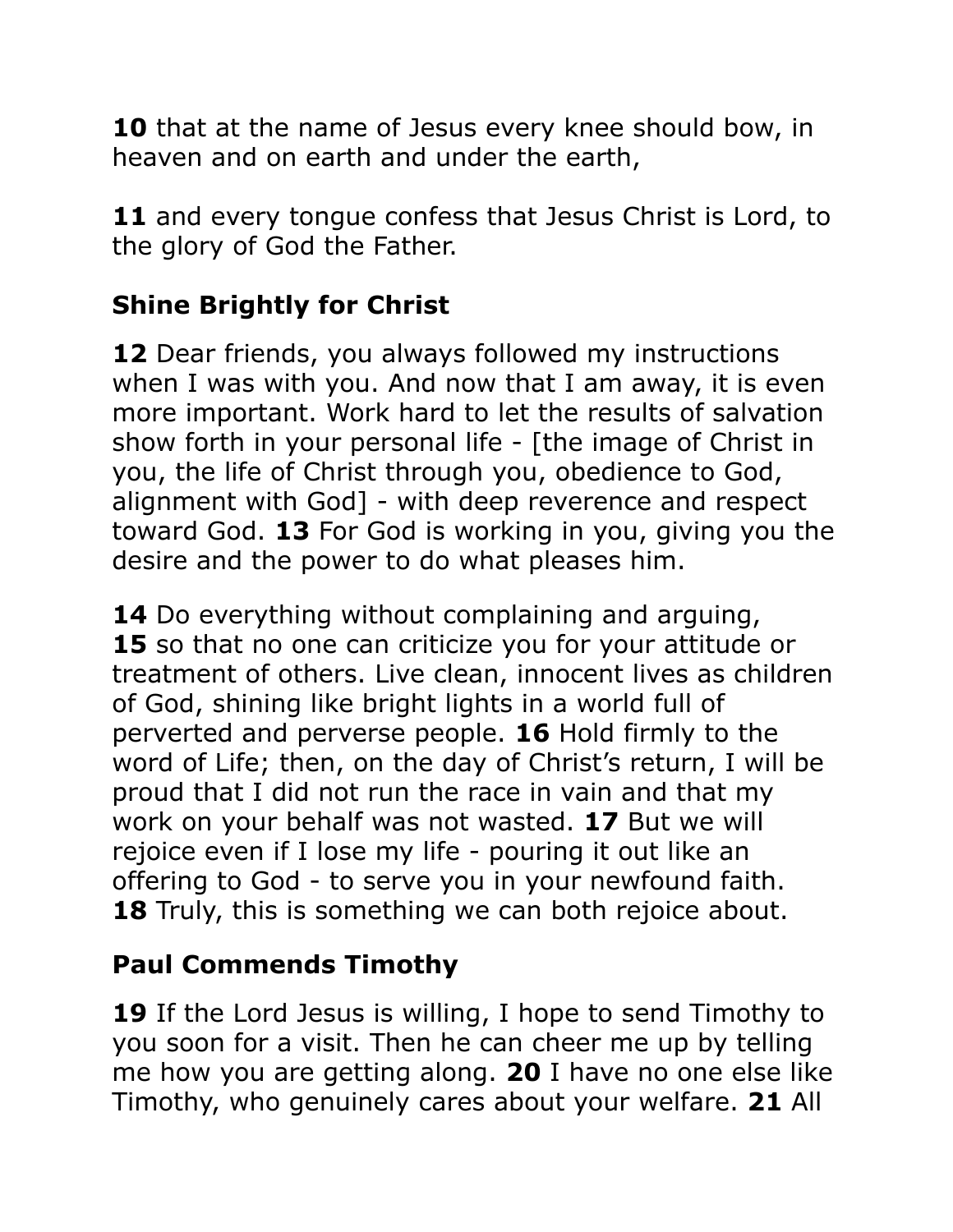the others care only for themselves and not for what matters to Jesus Christ. **22** But you know how Timothy has proved himself. Like a son with his father, he has served with me in preaching the Good News. **23** I hope to send him to you just as soon as I find out what is going to happen to me here. **24** And I hope that I myself will be able to visit you soon.

**25** Meanwhile, I thought I should send Epaphroditus back to you. He is a true brother, co-worker, and fellow soldier. And he was your messenger to help me in my need. **26** I am sending him because he has been longing to see you, and he was very distressed that you heard he was ill. **27** And he certainly was ill; in fact, he almost died. But God had mercy on him—and also on me, so that I would not have one sorrow after another.

**28** So I am all the more eager to send him back to you, for I know you will be glad to see him, and then I will not be so worried about you. **29** Welcome him with Christian love and with great joy, and give him the honor that people like him deserve. **30** For he risked his life for the work of Christ, and he was at the point of death while doing for me what you couldn't do from far away.

PHILIPPIANS 3 (7-11-09; 3-11-2011)

1. My final admonition to you, brothers and sisters in Christ, is to remember that the way to be over-flowing with joy in the Christian life is to keep Christ at the center of it.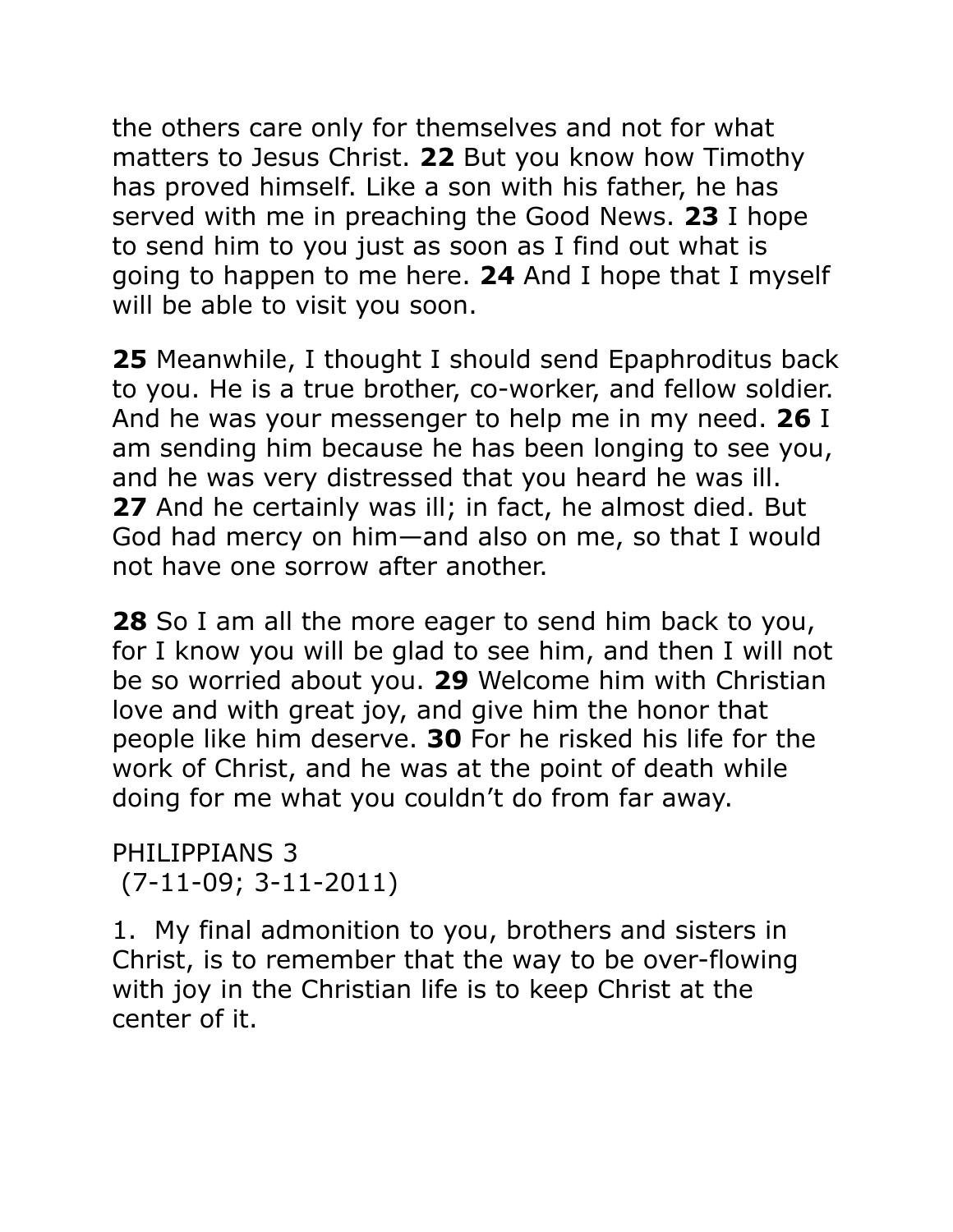It doesn't bother me to say this repeatedly to you because it is something I know we all need to hear again and again.

2. Watch out for those despicable ones who are legalistic, flesh-centered, and works-oriented; who are always trying to find fault with you and want you to follow their long list of do's and don'ts, to measure up in their eyes.

3. For we have already been made right with God.

There are three things that characterize us:

A.) We know that true worship of God is not performing any external ritual but is an invisible attitude of the heart.

B.) We know that over-flowing joy is not to be found in anything we are doing, have done, or can do, but is found only in Christ Jesus - in what He is doing, can do, and has done.

C.) We have absolutely no confidence or pride in our own strength or abilities to merit God's favor or to please Him in ourselves.

4. Humanly speaking, I have good reason to have confidence in myself. If any of you think that you have good cause to trust in yourselves, and to trust in yourselves to live the Christian life, I have even more cause.

5. My pedigree? I am a pure-blooded Jew (one of God's chosen people!) through and through.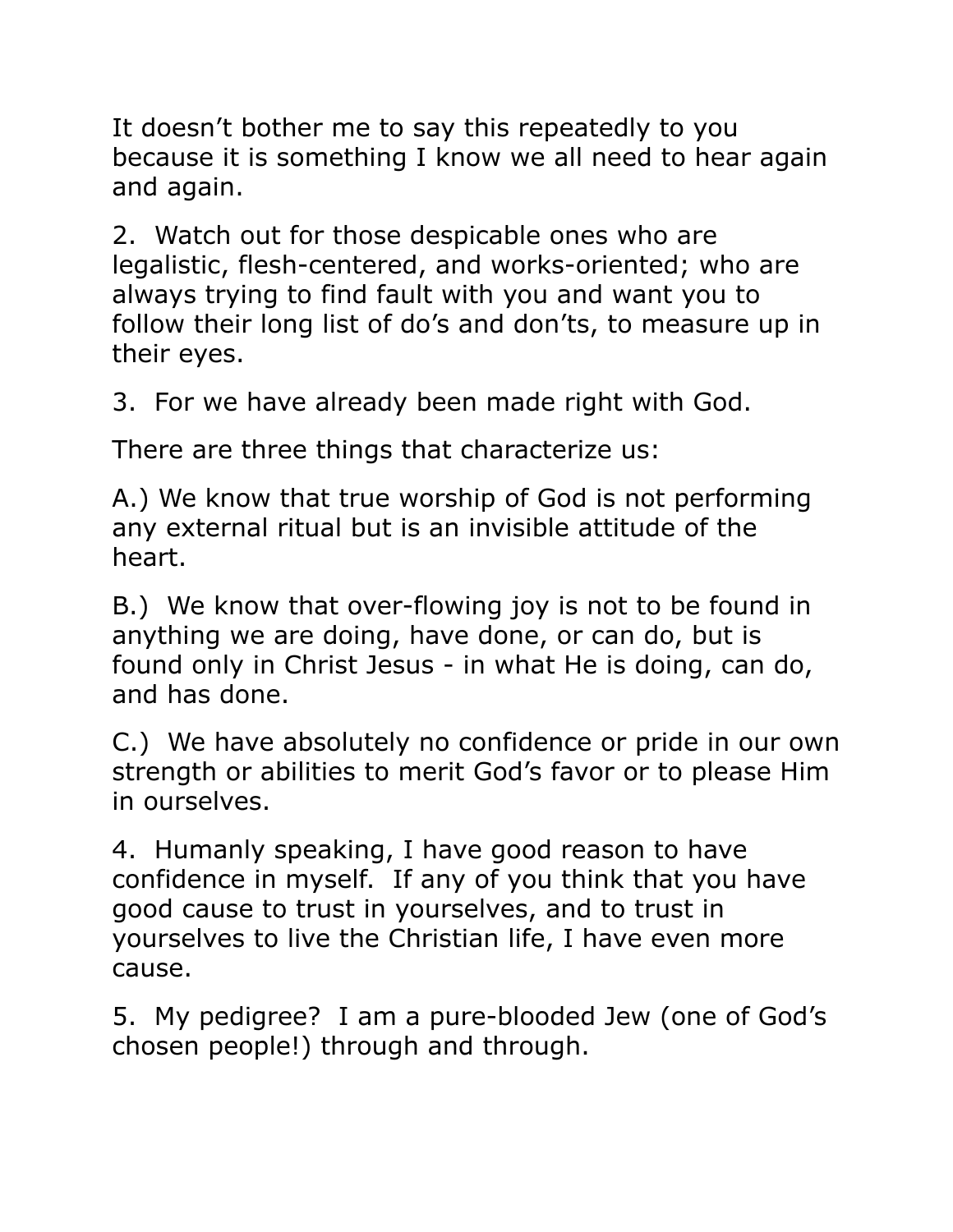My credentials? I am a Pharisee: a position of highest esteem in the Jewish religion.

6. My piety? I did my best to wipe out Christianity which I considered heretical.

My reputation? I have never been accused of any fault under Jewish law.

7. But all these things of which I was so proud, and which I used to be so intent on attaining, I now realize to be worthless if I want Christ's life.

8. In fact, there's no doubt about it: everything is worthless if it gets in the way of the supreme superiority of knowing Christ Jesus my Lord and having His life - for whom I have discarded my reliance in everything else, and consider it all garbage, so that I can focus on having Christ's life

9. and becoming one with Him. I no longer work to create my own "righteousness" by keeping the Jewish law, because I now have the righteousness which comes by believing in Christ - the righteousness which God imputes to those who put their faith in Christ.

10. My primary focus from now on is to truly, absolutely, and intimately know Jesus! To experience the power of His resurrection life over self, sin, and satan! To suffer whatever He suffered, if need be, in order to be conformed to His death to sin and self!

11. My ultimate objective, by any means, is to have Christ's resurrection life and to stop living in the 'deadness' of self and sin!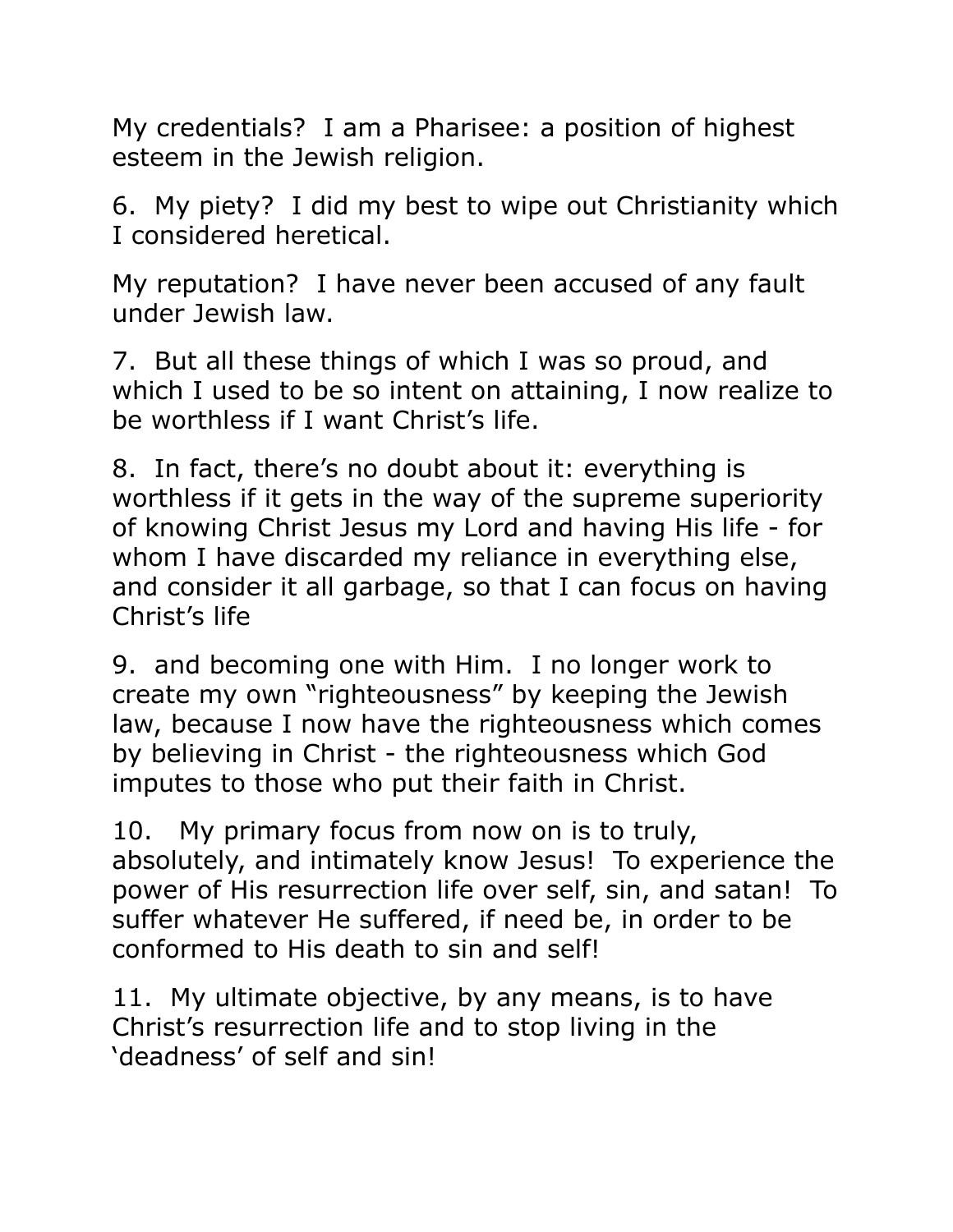12. I'm not saying that I have already fully obtained this objective - I'm not perfectly mature in Christ yet! But I am chasing after Him until I fully get hold of His life which is why Christ got hold of me in the first place!

13. No, brothers and sisters, I know I haven't fully "arrived" yet at the place where Christ's life is always my life - to the place where I am fully yielded to Him all the time, but I have this one single consuming goal in life: forgetting about all my past achievements, failures, and self-effort; and reaching toward the life of Christ God has in store for me,

14. I strain toward the goal for the prize of this very highest invitation of God: TO BE FULLY GROWN UP INTO CHRIST!

[An alternate - and perhaps more accurate understanding of verses 7-14 would place the emphasis on our final objective - Heaven: making sure that, no matter what it costs, we remain true to Christ until we "make it" to Heaven. Not that we are saved by works, nor kept saved by works; but we certainly ought to take our salvation seriously. And I'm afraid, first, that we don't take it as seriously as we ought, and, second, that many people are only fooling themselves in thinking they are saved. In these verses, Paul is emphasizing his earnest desire not to be one of these people.]

15. So then, let all of us who are mature in Christ have this grace-filled perspective on life. If any of you don't yet think this way, I know God will one day cause you to understand what I'm saying and to agree.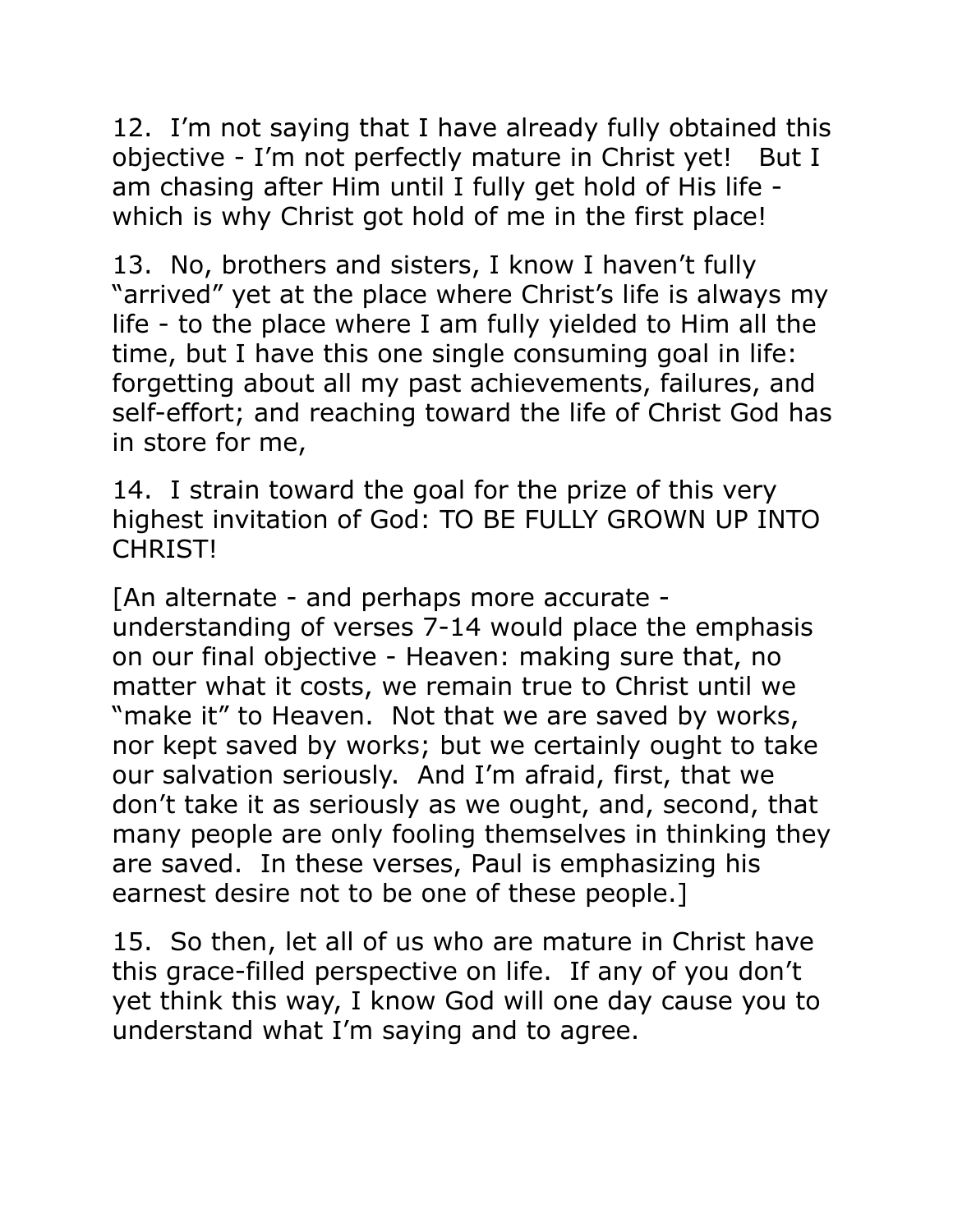- 16. Just the same, as much as we all can understand, let us all live by this same principle (that Christianity is Christ living His life through us, not us trying to live like Christ by our own efforts); let us all agree on this.
- 17. Brothers and sisters, mimic the way I am letting Christ live His life through me, and model your lives after any others you know who live this way.

18. (For there are many in the church - of whom I have often spoken, and now speak of with tears - whose lives are in opposition to this doctrine of self-denial and of having Christ's life.

19. I weep for them because their lives are heading for ruin because SELF is their god. They live to satisfy their immediate passions; they are proud of things of which they should be ashamed; their focus is entirely on the base, temporal things of this earth.

20. But as Christians, we do not think of ourselves as being citizens of this earth, and our devotion is not to our earthly bodies. Out citizenship is in Heaven, which is where our Lord Jesus Christ presently is and from where we are expectantly waiting for Him to return. And the good news is that, when He does return, we will no longer have this struggle with self-centeredness because He will change our present lowly, self-centered bodies, and will reshape them to be just like His perfect, honorable, God-centered body using the same mighty energy with which He is able to bring all things everywhere into subjection to Himself.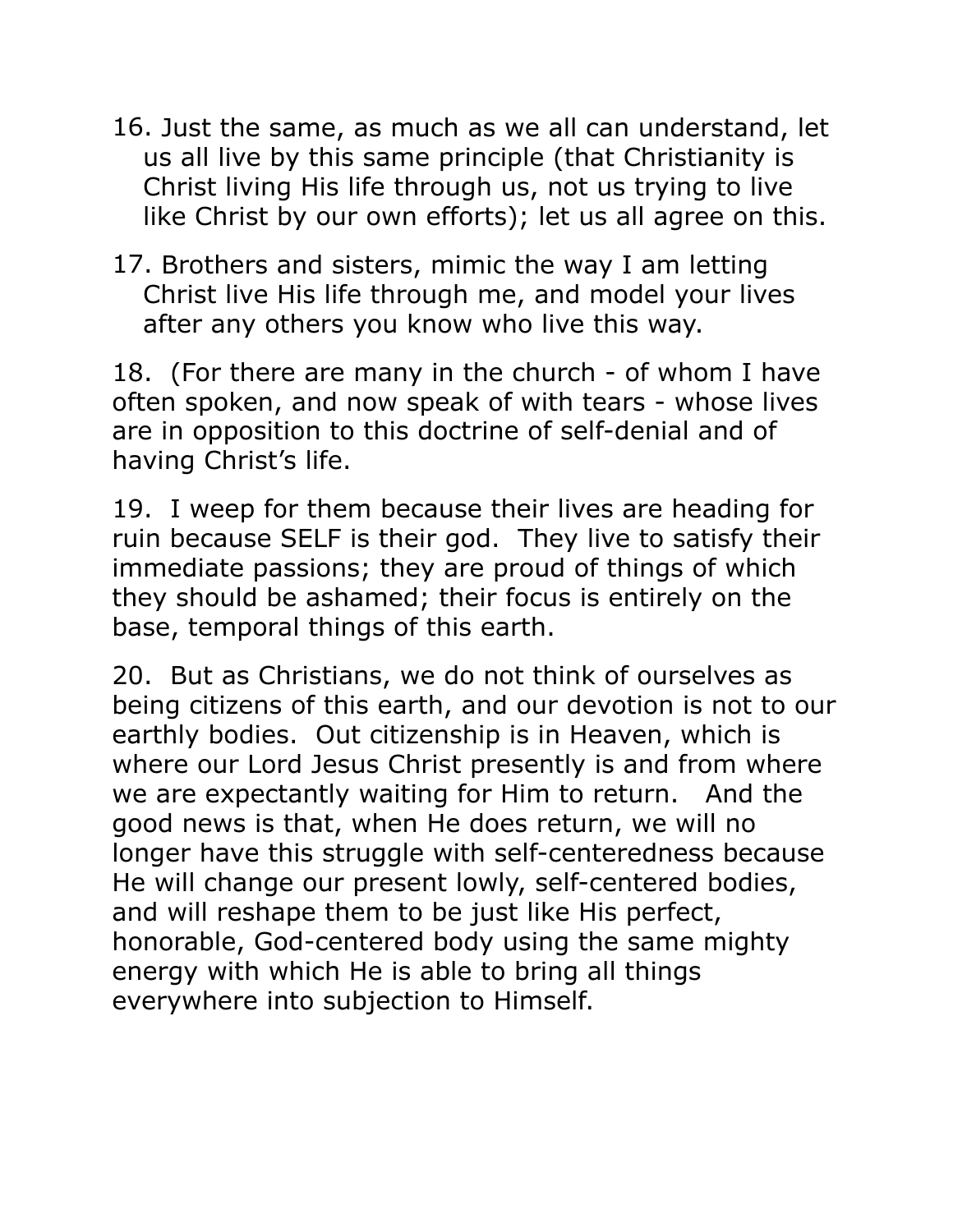PHILIPPIANS 4

Therefore, my dear brothers and sisters, stay true to the Lord. I love you and long to see you, dear friends, for you are my joy and a crowning triumph of my work.

**2** Now I appeal to Euodia and Syntyche. Please, since you are both Christians, settle your disagreement. **3** And I ask you, my true partners, to help the women who worked hard with me in telling others the Good News. This includes Clement and the rest of my co-workers, whose names are written in the Book of Life.

**4** Always be full of joy in the Lord. I say it again—be full of joy in the Lord!

**5** Let everyone see that you are considerate in all you do. Remember, the Lord is coming soon.

**6** Don't worry about anything; instead, pray - in faith about everything. Tell God what you need, and thank him for all he has done and all He is going to do. **7** Then you will experience God's peace, which exceeds anything we can understand [and which goes far beyond our understanding of the situation, and the 'natural' emotional response the situation would normally call for]. His peace will guard your hearts and minds as you stay in faith in Christ Jesus.

**8** And now, dear brothers and sisters, one final thing. Fix your thoughts on things that are true, and honorable, and right, and pure, and lovely, and admirable. Think about things that are excellent and worthy of praise.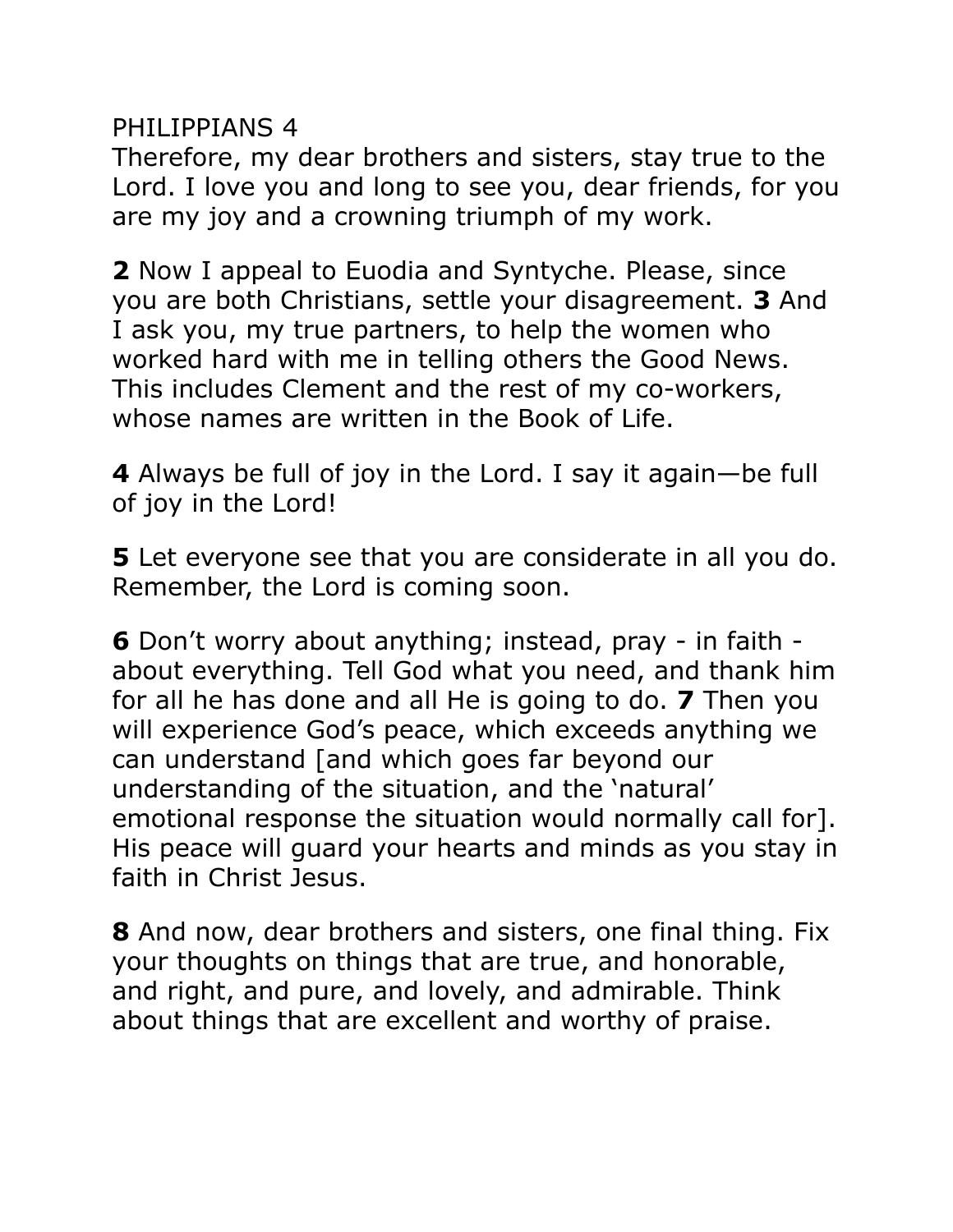**9** Keep putting into practice all you learned and received from me—everything you heard from me and saw me doing. Then the God of peace will be with you.

**10** How I praise the Lord that you are concerned about me again. I know you have always been concerned for me, but you didn't have the chance to help me. **11** Not that I need anything, for I have learned how to be content with whatever I have. **12** I know how to live on almost nothing or with everything. I have learned the secret of living in every situation, whether it is with a full stomach or empty, with plenty or little. **13** For I can manage in any situation through Christ, who gives me strength. **14** Even so, you have done well to share with me in my present difficulty.

**15** As you know, you Philippians were the only ones who gave me financial help when I first brought you the Good News and then traveled on from Macedonia. No other home group did this. **16** Even when I was in Thessalonica you sent help more than once. **17** I don't say this because I want another gift from you for my own sake. Rather, I want you to receive abundant credit for the fruitfulness that results from your kindnesses to me.

**18** At the moment I have all I need—and more! I am generously supplied with the gifts you sent me with Epaphroditus. They are a sweet-smelling sacrifice that is acceptable and pleasing to God. **19** And this same God who takes care of me will supply all your needs from his glorious riches, which have been given to us in Christ Jesus.